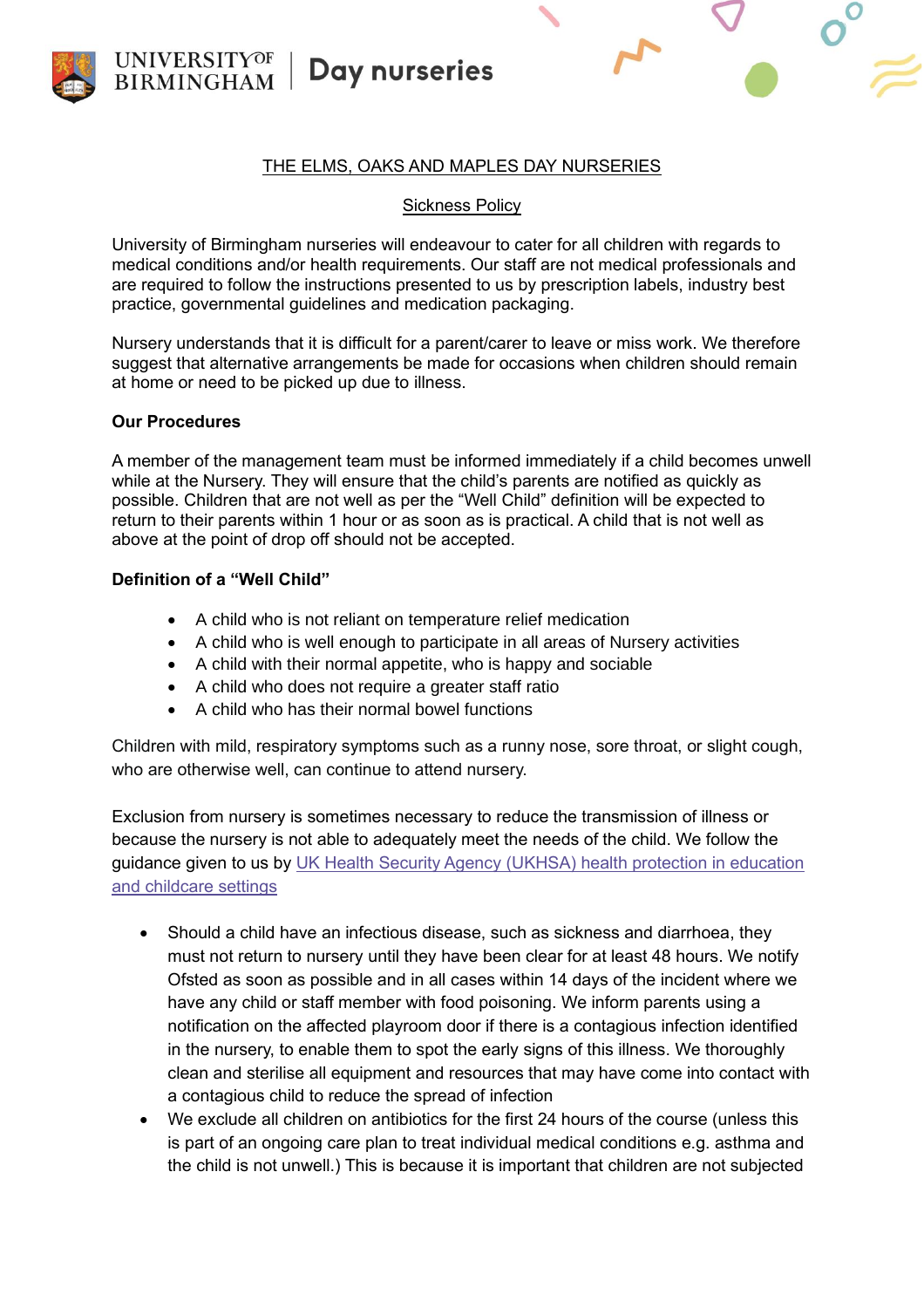to the rigors of the nursery day when they are not feeling well. It also supports advice from the Nurse Educators Team that state if children are going to have an allergic reaction to a medication then it will be in the first 24 hours.

- We have the right to refuse admission to a child who is unwell. This decision will be taken by the management team on duty and is non-negotiable.
- We ensure information posters about common child illnesses and head lice are readily available and displayed if the nurseries have confirmed cases. With regards to head lice, all parents are requested to regularly check their children's hair. If a parent finds that their child has head lice we would be grateful if they could inform the nursery so that other parents can be alerted to check their child's hair.

# **Pain Relief/Calpol**

Where babies are teething or there is a medical need, parents can provide pain relief which can be administered for up to 48 hours at the discretion of the management team.

# **High Temperature Procedure**

The below represents the steps to follow after noting a high temperature;

1. A temperature recorded of 38°c or more

2. Two additional temperature readings taken with the same device spaced 15 minutes apart and recorded on parentzone. No Calpol or similar medication should be administered during this time unless the child's temperature spikes, is distressed or has an existing Health Care Plan e.g. known to be prone to Febrile Convulsions.

3. If the temperature is consistently 38°c or higher across the three readings the child is to be collected by their parent and Calpol or similar medication can be administered after the three readings are complete.

# **New Covid isolation guidance for children**

The new guidance on respiratory infections, including COVID-19, [\(Chapter 3: public health](https://email.eyalliance.org.uk/6L45-HZYE-1G0VAS-C9PAF-1/c.aspx)  [management of specific infectious diseases\)](https://email.eyalliance.org.uk/6L45-HZYE-1G0VAS-C9PAF-1/c.aspx) states:

*"If a child or young person has a positive COVID-19 test result they should try to stay at home and where possible avoid contact with other people for 3 days after the day they took the test. The risk of passing the infection on to others is much lower after 3 days, if they feel well and do not have a high temperature.*

*Children and young people who usually attend an education or childcare setting and who live with someone who has a positive COVID-19 test result should continue to attend as normal."*